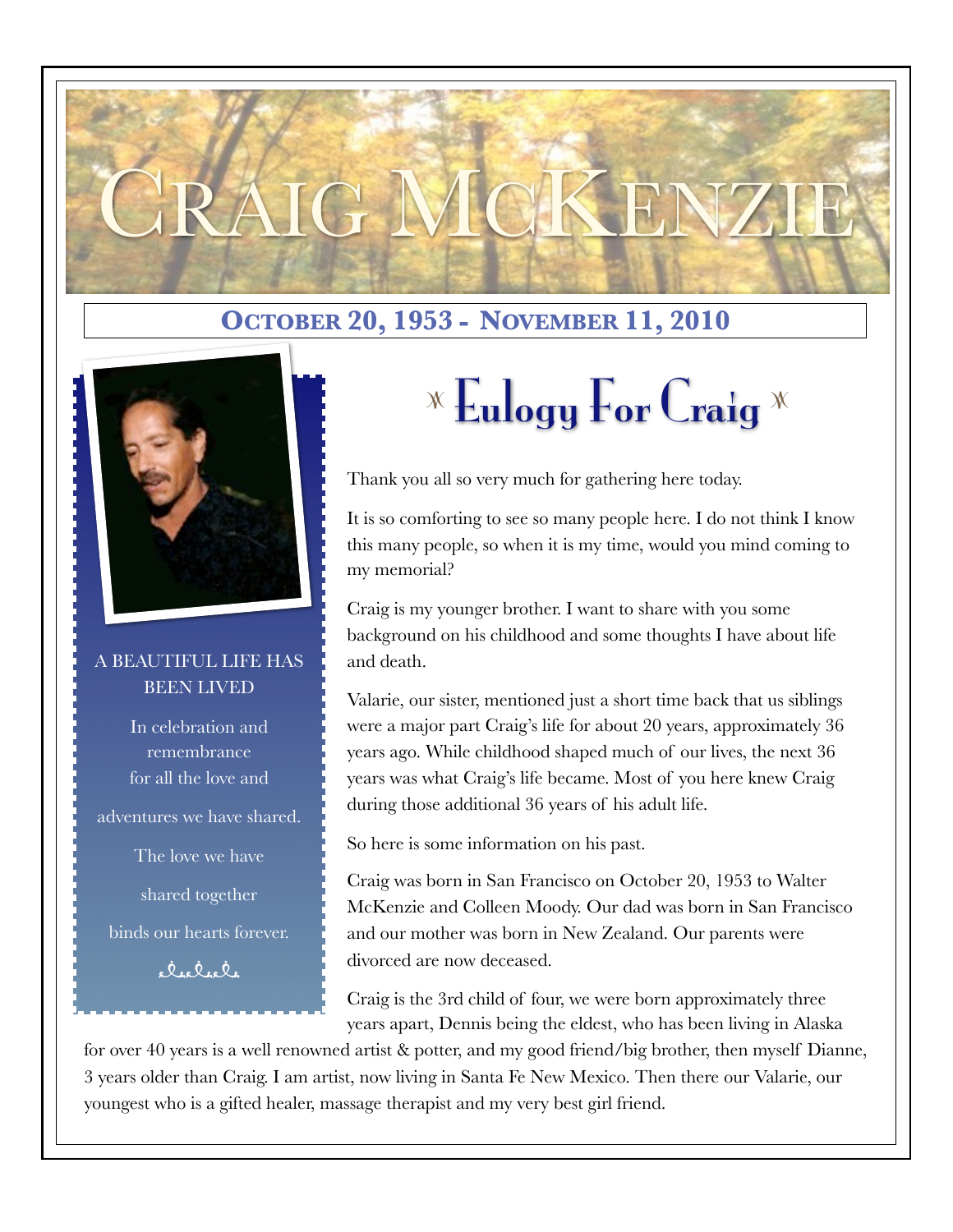





When you look at the pictures of Craig when he was a young child you see his sparkle, his sweet smile and sensitive heart in all his pictures. He was an adorable loving gentle being.

When Valarie our youngest was born, she entered our family with sever asthma and marked the start of 14 years of serious life & death illness issues. Valarie lived in and out of hospitals and oxygen tents for the first 7 years of her life. Craig & Valarie were inseparable during these early years. We have picture showing them holding hands. They did this



all the time. They were buddies! Just as Valarie's asthma was lessening, Craig developed a serious blood disease at the age of 9 years old that changed the course of his life. Craig' blood disease affected his health for the rest of his life. Craig's blood disease did not define his adult life but definitely played a part in his recent death.



Yet despite this difficult start in life, Craig went on to create his life and leaves behind a life well lived, filled with family, loved ones and memories. Kim has been married to Craig for over 27 years. Craig, Kim & their 3 children have formed a very close bond. He is survived by his 4 children, Erik his eldest, Amber, Aaron & Austin, 2 grandchildren, Makayla, & Ayden and Amber's fiancé Kyle & Aaron's fiancé Heather.

When I think about Craig I see him as this little boy, even though many years have gone by. I have always seen his inner sweetness, impishness behind the

exterior that Craig showed the world. Perhaps I see him this way because I feel I helped raise Craig & Valarie. Even a surrogate parent that I was, has a hard time letting go of that early bond we had together. Most of you have known Craig as a co-worker, as a friend, as a father and as a husband after he became an adult. I would have liked to known him more in his adult life.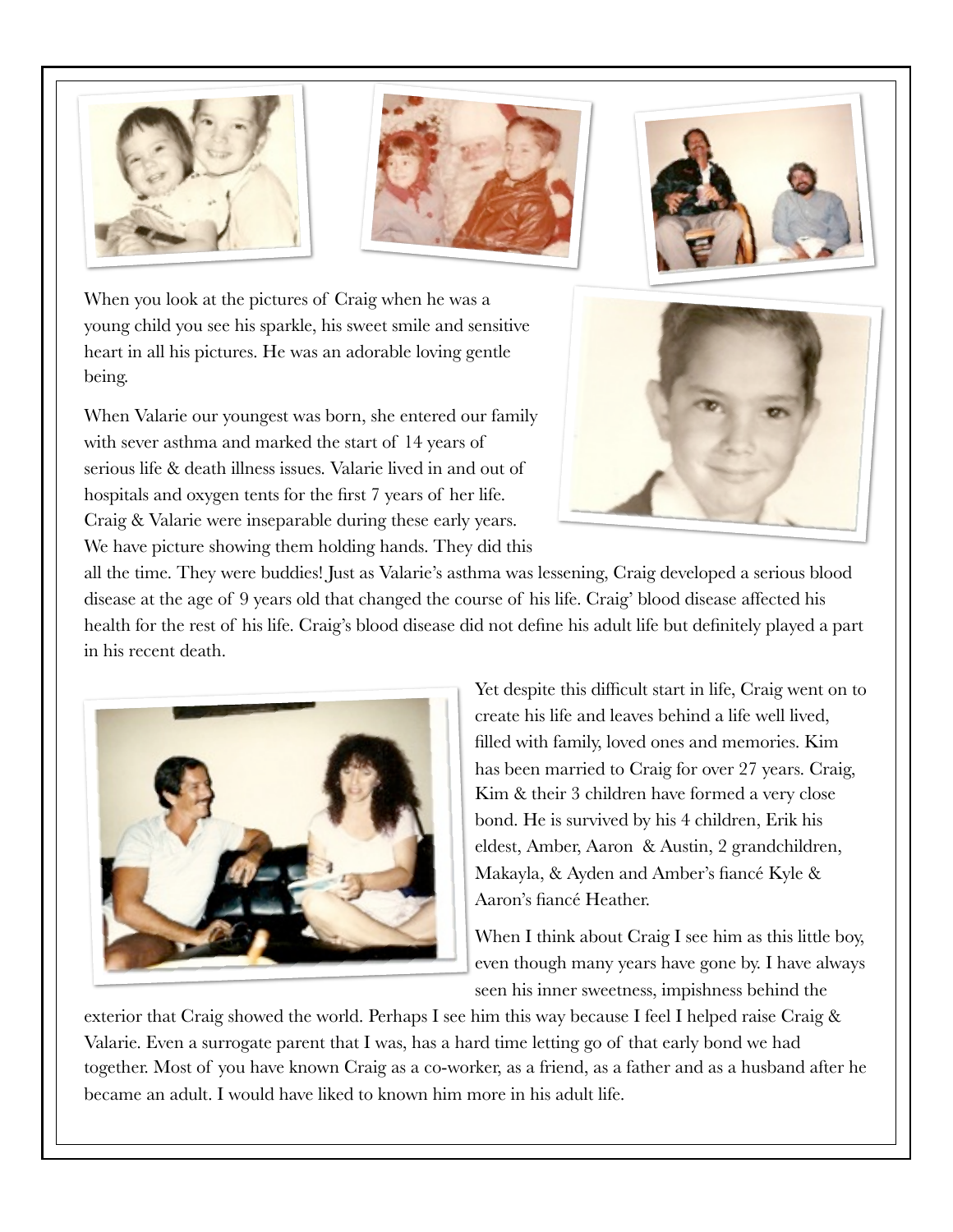### Eternal Beings

I believe we are all eternal beings, we have our time as physical beings and then as nonphysical energy. Death is the transition into the non-physical, similar to walking out of this room into the next.

I am going to read some poems and prayers that I find comforting and helpful. After the readings I will lead us on a loving kindness meditation and I will ask others sitting here to share their thoughts and feelings about Craig.

I have taken some artistic license from some of the following poems.



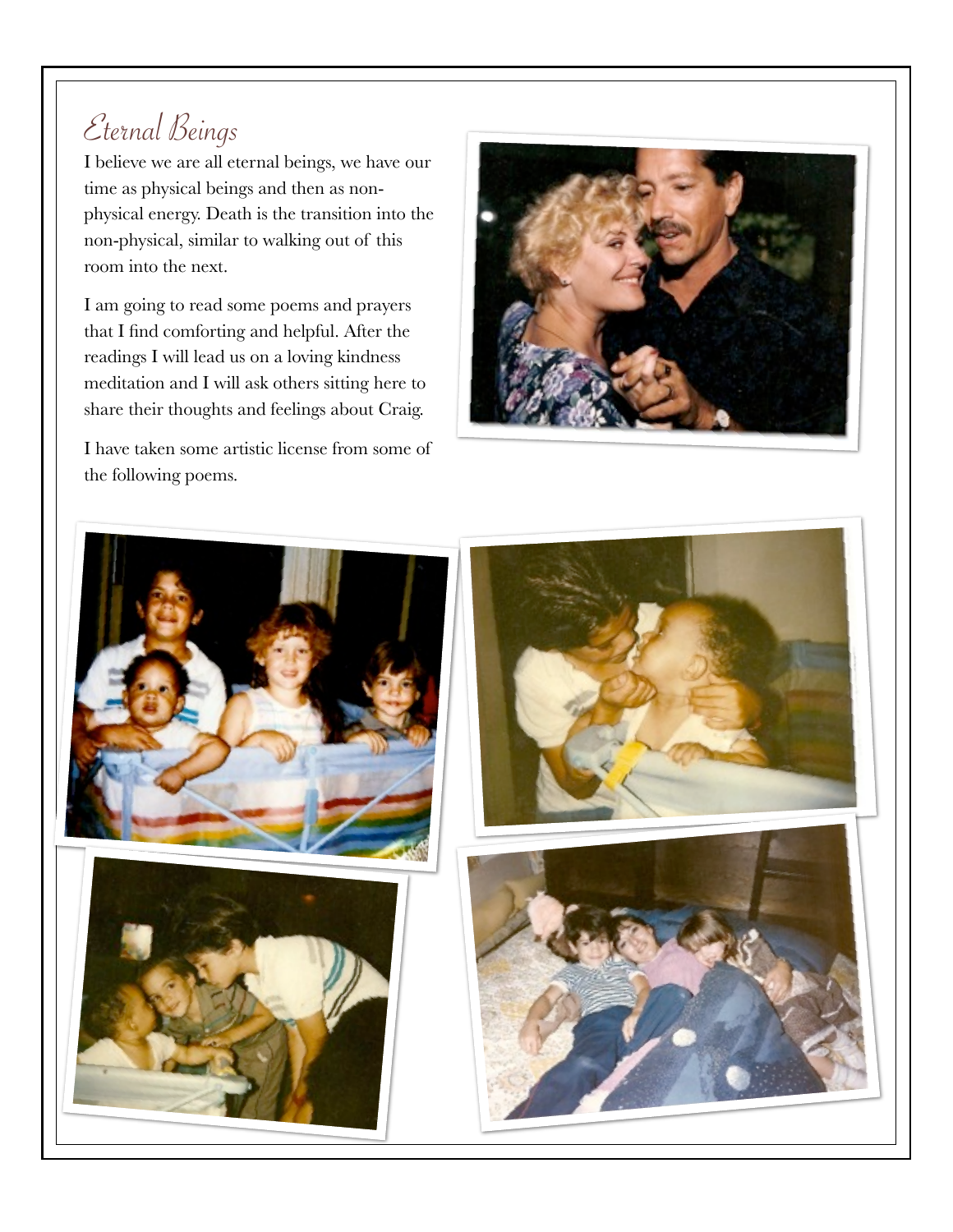$The  $\Delta$ ash  $-b_y$  Linda Ellis$ 

I read of a woman who stood to speak At the funeral of her brother. She referred to the dates on his tombstone From the beginning to the other.

She noted that first came the date of his birth, 1953 And spoke of the following date with tears, 2010 But she said what mattered most of all Was the dash between those years.

> For that dash represents all the time That he spent alive on earth And now only those who loved him Know what that little line is worth.

For it matters not, how much we own, The cars, the house, the cash, What matters is how we live and love And how we spend our dash.

So think about this long and hard; Are there things you'd like to change? For you never know how much time is left That can still be rearranged.

If we could just slow down enough To consider what's true and real And always try to understand The way other people feel.

And be less quick to anger And show appreciation more And love the people in our lives Like we've never loved before.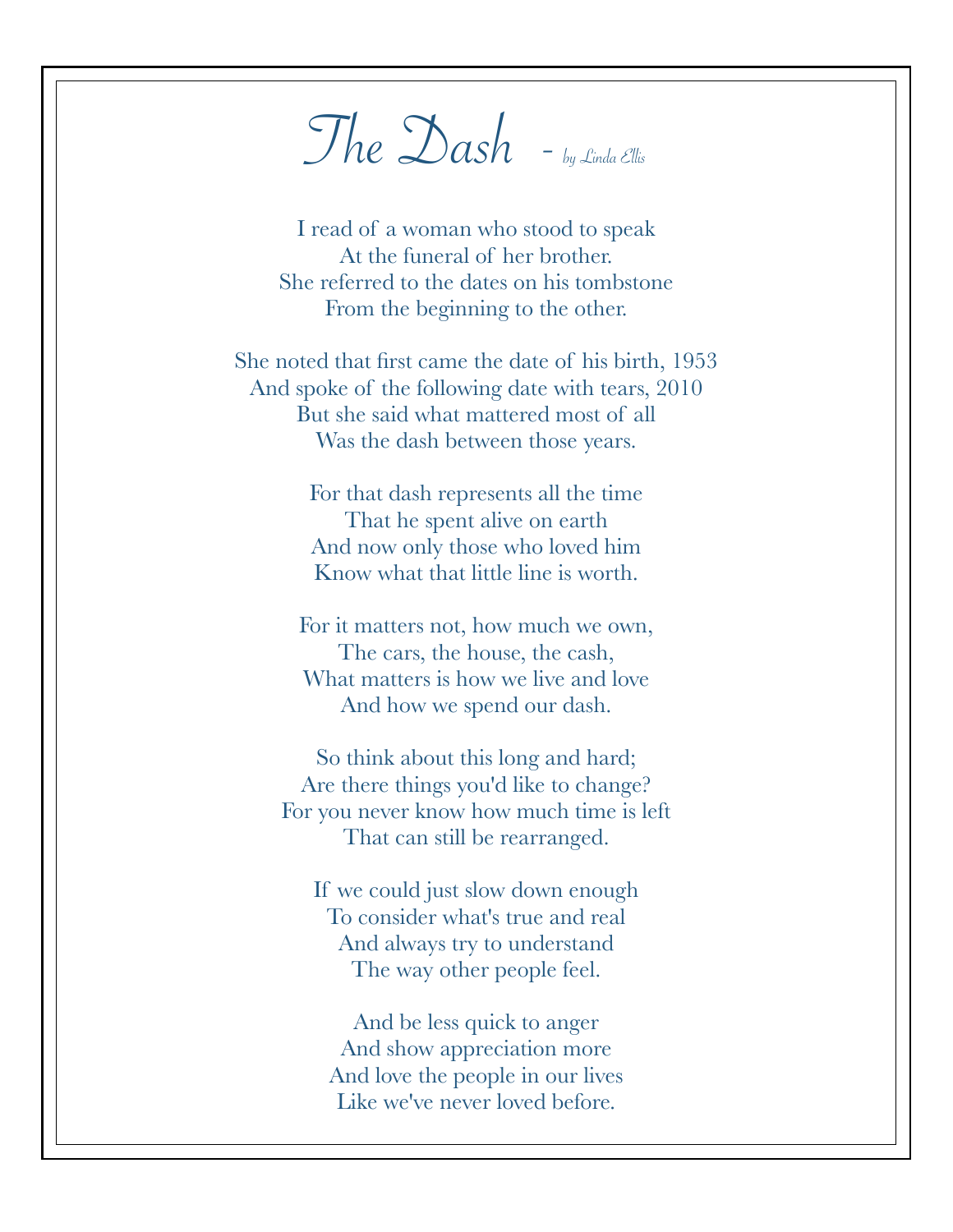If we treat each other with respect And more often wear a smile, Remembering that this special dash Might only last a little while.

So when your eulogy is being read With your life's actions to rehash Would you be proud of the things they say About how you spent your dash?







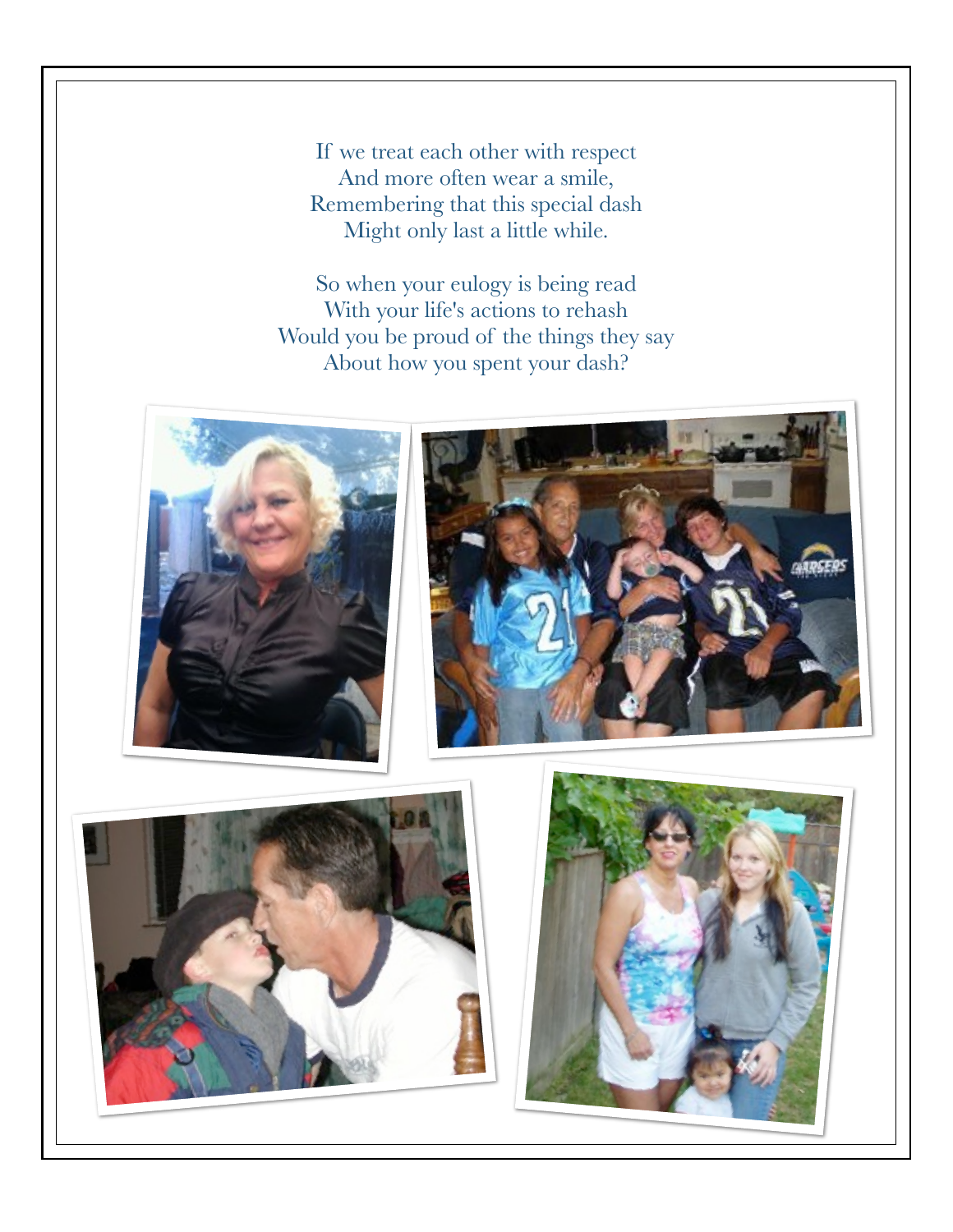Prayer

Creator of life and light, We praise thee this day for the beauty of thy world, For sunshine and flowers, storm-cloud and starry night, For the radiance of dawn and the last smoldering calm of the sunset.

We thank thee for physical joys, For the ecstasy of swift motion, for deep water to swim in, For the goodly smell of rain on dry ground, For hills to climb and work we do, For all the skill of hand and eye, For music that lifts our hearts, For the hand of a friend, For the gracious loveliness of children,

For all these thy sacraments of beauty and joy, We thank thee.

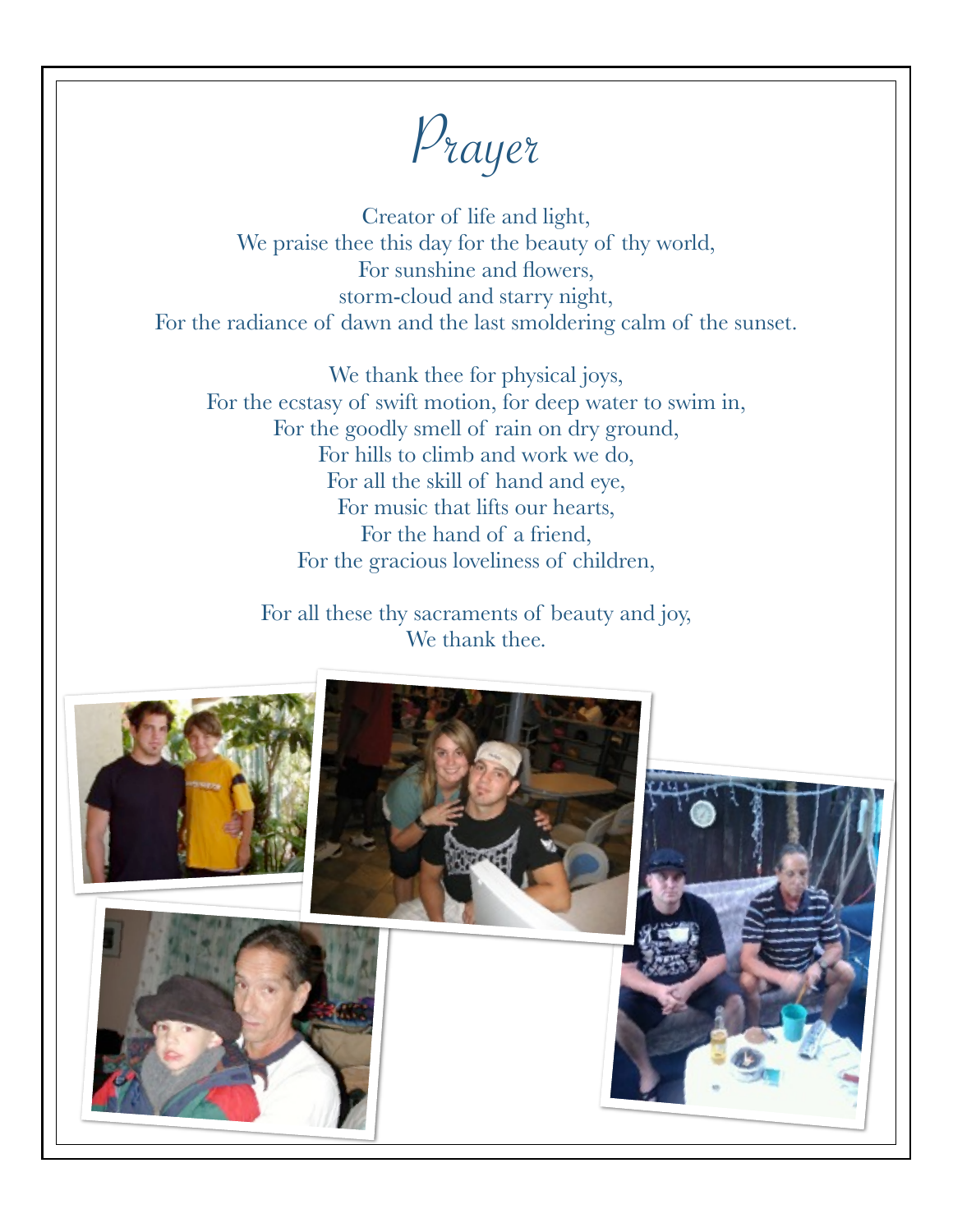# Quotes & Poems

"There are four questions of value in life... What is sacred? Of what is the spirit made? What is worth living for, and what is worth dying for? The answer to each is the same. Only love." by Don Juan de Marco (1995)

本┃参△心ツンチ学→┣参※┃雷参楽そ◆英→┣なゆヅ火参其※参黒※◎※◎\*\*\*※

He is Gone

By David Harkins

You can shed tears that he is gone or you can smile because he has lived.

You can close your eyes and pray that he'll come back or you can open your eyes and see all he's left.

Your heart can be empty because you can't see him or you can be full of the love you shared.

You can turn your back on tomorrow and live yesterday or you can be happy for tomorrow because of yesterday.

You can remember him and only that he's gone or you can cherish his memory and let it live on.

You can cry and close your mind, be empty and turn your back or you can do what he'd want: smile, open your eyes, love and go on.





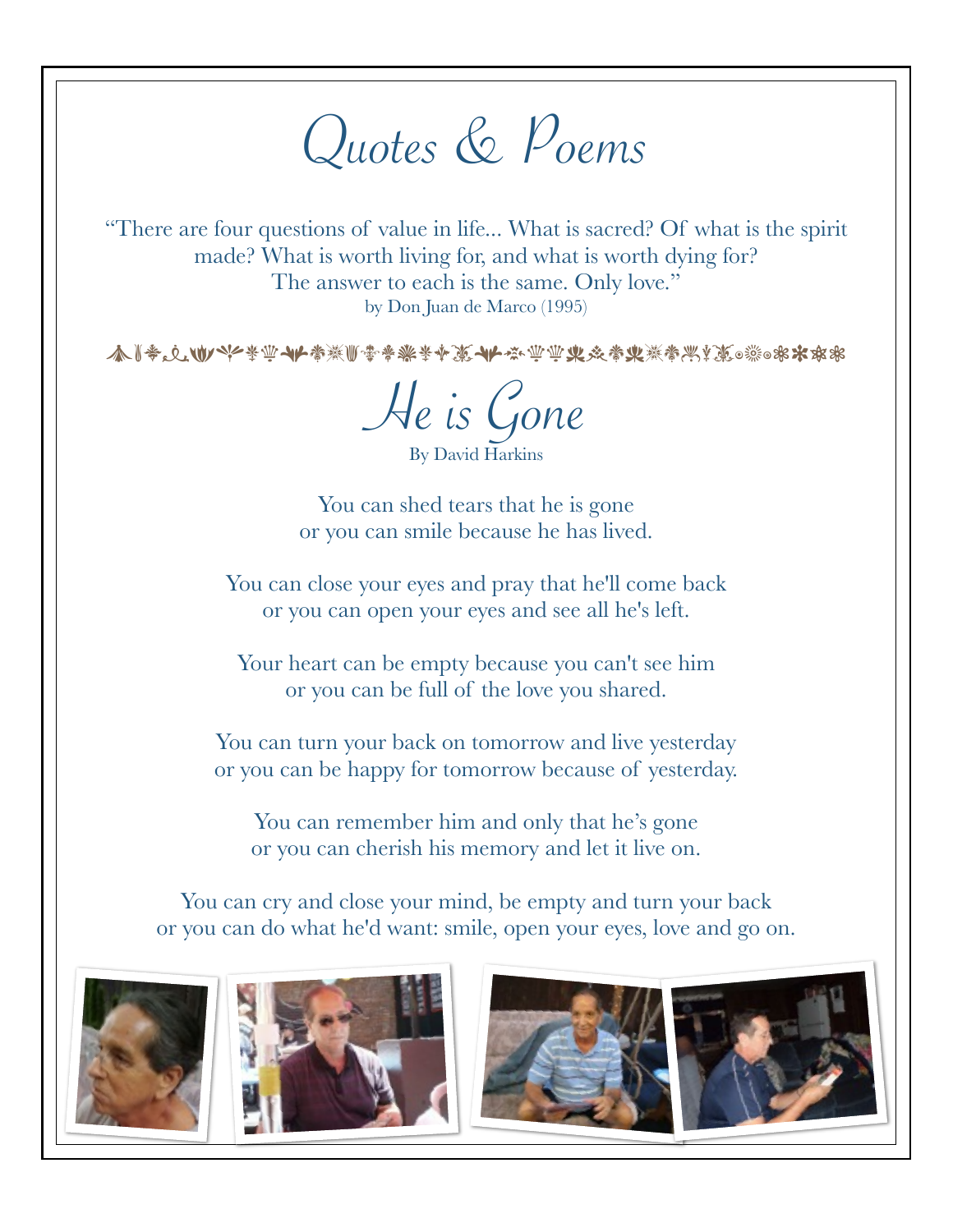## *Some Thoughts on Life & Death*

In reality, there is no death - only transition. So, the real question is; "How can we live our life now to make our "transition" free and clear?" First of all.... who are we really and why are we here? Deepak Chopra tells us:

"Human beings are made of body, mind and spirit. Of these, spirit is primary, for it connects us to the source of everything, the eternal field of consciousness."

and that....

"Each of us is here to discover our true Self... that essentially we are spiritual beings who have taken manifestation in physical form... that we're not human beings that have occasional spiritual experiences that we're spiritual beings that have occasional human experiences. "...

So, knowing now that we are spirit incarnated on earth to discover our true Self through our physical form, and knowing that Spirit does not die, then we can understand that death is nothing to fear because it is then really only a transition and a 'return to home', then how we live our lives here and how we think about ourselves and our life can be liberating and empowering. If you were to die tomorrow, can you say that you lived a full life and that you impacted positively on the lives of those around you? Would there be any regrets of things left unsaid or undone?

1234567890-=qwertyuiop[]';lkjhgfdsazxcvnb,

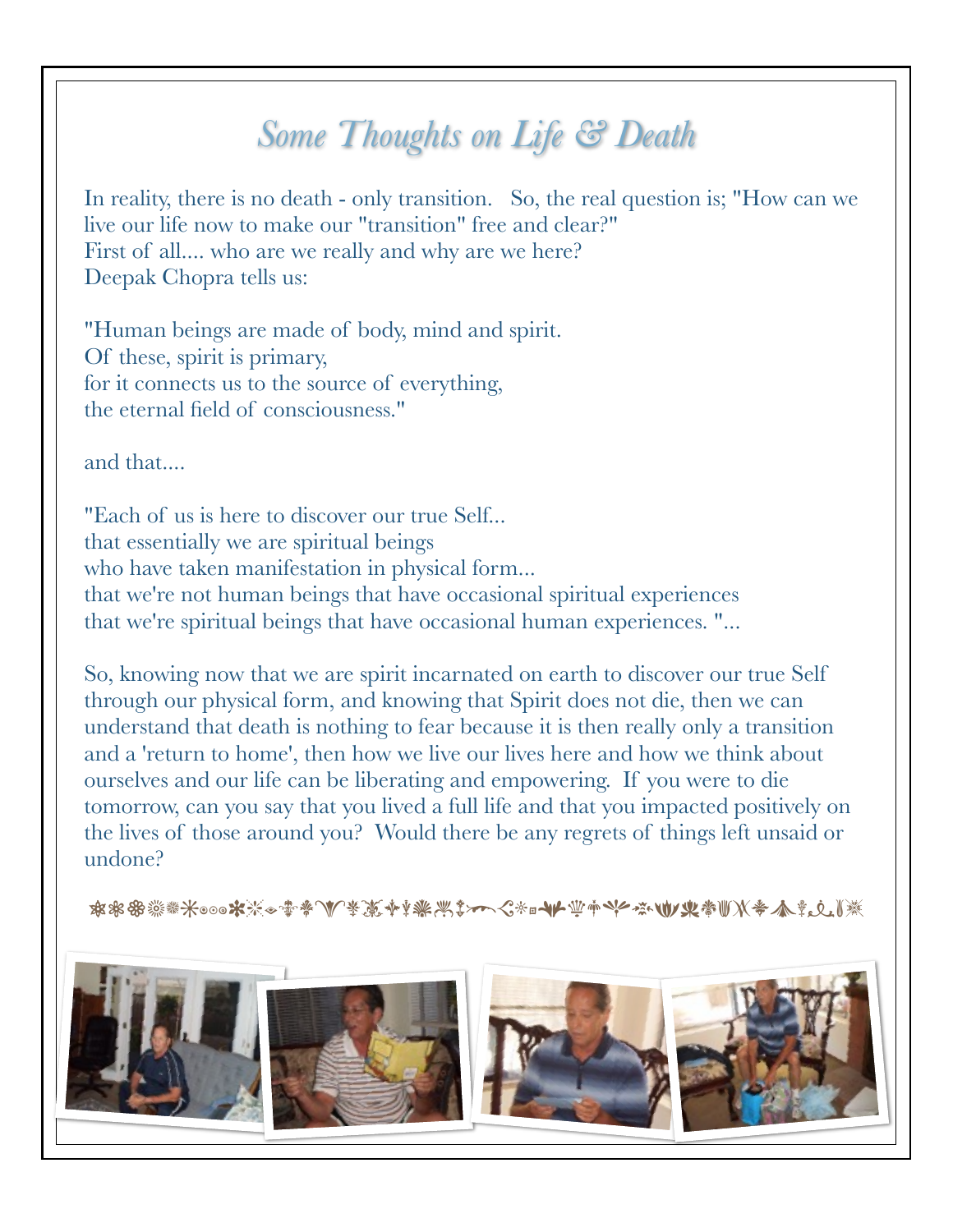When you were born, you cried and the world rejoiced. Live your life so that when you die, the world cries and you rejoice.

by White Elk, Native American elder

1234567890-=qwertyuiop[]';lkjhgfdsazxcvb

**Autumn** by Paolo Nutini, Scottish singer, songwriter and musician born 1987 **This is for Kim & Craig's 4 Children**

Autumn leaves under frozen soles, Hungry hands turning soft and old, My hero cried as we stood out their in the cold, Like these autumn leaves I don't have nothing to hold.

Handsome smiles wearing handsome shoes, Too young to say, though I swear he knew, I still see him resting while he sits there in his chair, Now these autumn leaves float around everywhere.

And I look at you, and I see me, Making noise so restlessly, But now it's quiet and I can hear you saying, Don't cry, Don't cry. Don't cry for me.

Autumn leaves how faded now, that smile that I've lost, well I've found some how, Because you still live on in my children's eyes, These autumn leaves, oh these autumn leaves, oh these autumn leaves are yours tonight.







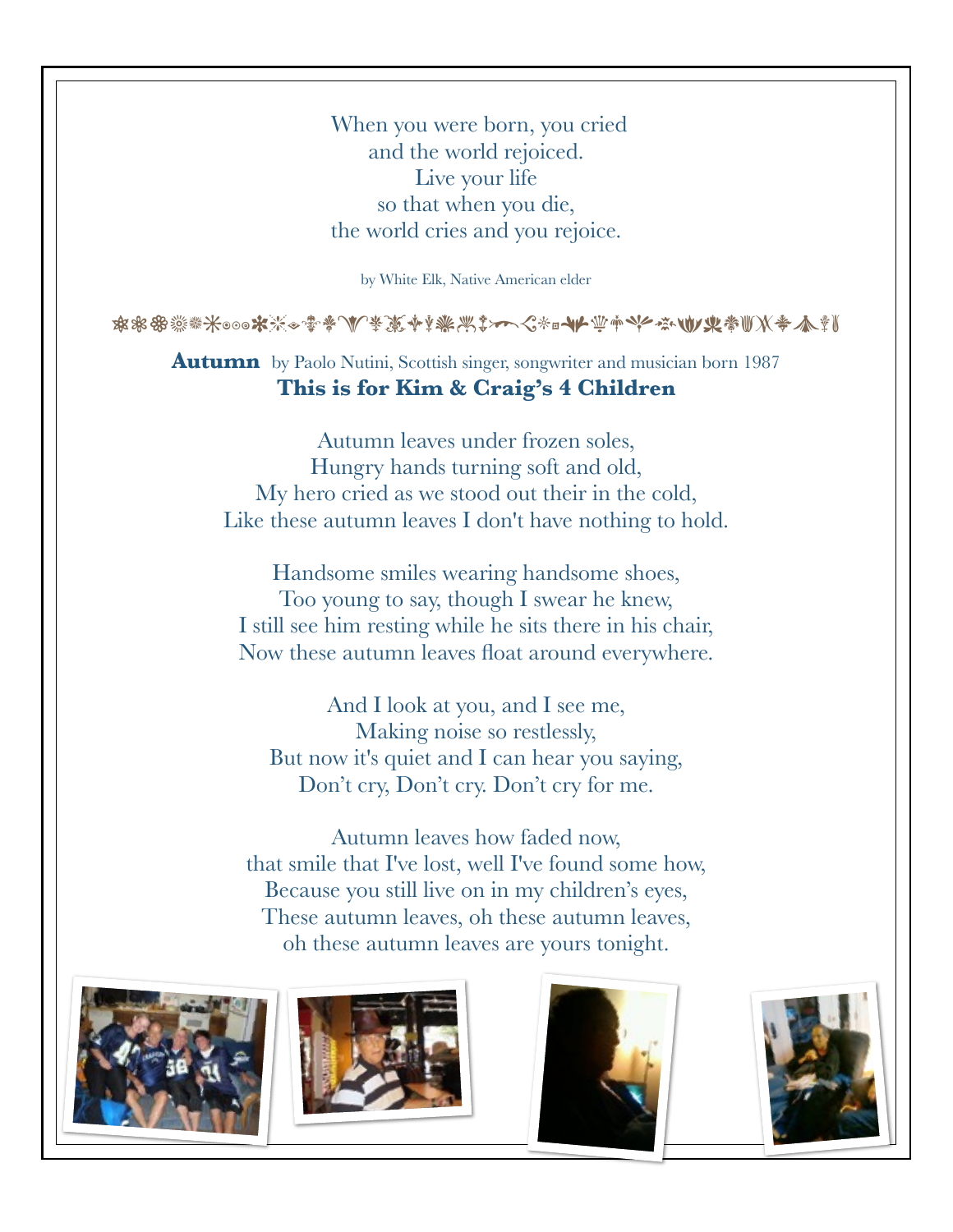Loving Kindness Meditation

Loving kindness meditation ("metta") develops our ability to connect and care for ourselves and others in a way that deeply fulfills our wishes to be happy and peaceful. Through the practice the quality of patience, compassion, and equanimity are cultivated. Because of this, an inner and outer environment of safety is created and our hearts and minds can open with less fear and attachment. The result of this practice is an ever deepening peace of mind, from which the truth of life can be recognized more clearly.

#### SIT COMFORTABLY WITH EYES CLOSED AND SILENTLY REPEAT AFTER ME:

If anyone has hurt or offended me, either knowingly or unknowingly, to the best of my ability, I forgive you now, knowing that any unskillful actions come from greed, ignorance & fear.

If I have hurt or offended anyone, either knowingly or unknowingly, I ask your forgiveness now.

May I be happy. May I be peaceful. May my heart be filled with loving kindness. May I cultivate wisdom, compassion & understanding.

May I be free from suffering. May I be free from aversion. May I be free from delusion & fear.

May I be free from inner and outer harm and danger. May I be safe and protected. May I be free of mental suffering or distress. May I be free of physical pain and suffering. May I be healthy and strong.

May I be able to live in this world happily, peacefully, joyfully, and with grace. May I be prosperous.

May I live with ease and well being. May I care for myself joyfully.

May I be free from inner and outer harm. May I be filled with loving kindness. May I come to freedom in this very life.

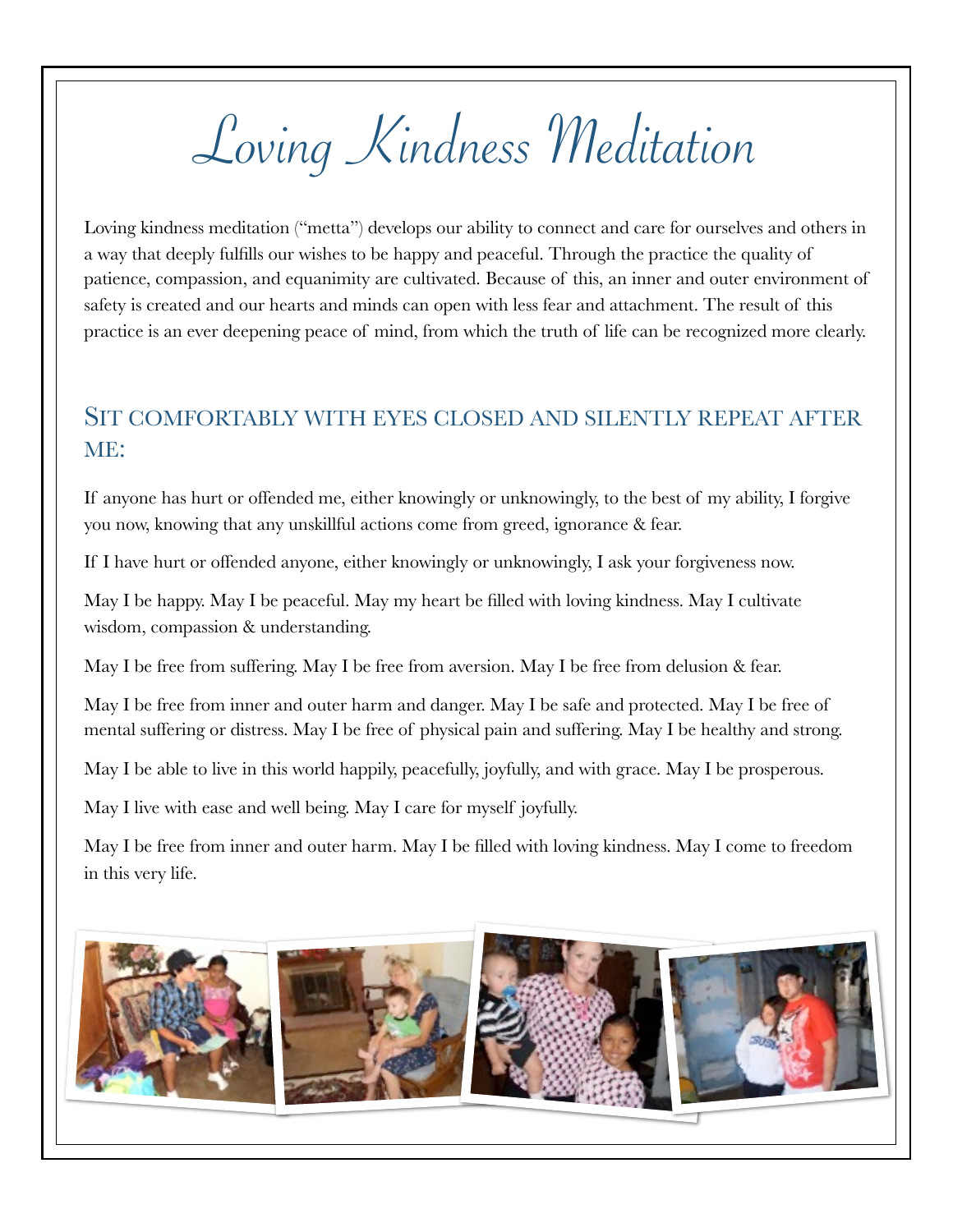#### NOW TURN YOUR THOUGHTS TO CRAIG AND SEND HIM THOUGHTS OF LOVING KINDNESS

Just as I wish to be happy, "Craig", may you be happy. May you be peaceful. May your heart be filled with loving kindness. May you cultivate wisdom, compassion & understanding.

May you be free from suffering. May you be free from aversion. May you be free from anger, hatred, delusion & fear.

May you be free from inner and outer harm and danger. May you be safe and protected. May you be free of suffering or distress. May you be free of physical pain and suffering.

May you be free, happy, peaceful, joyful. May you be with ease and well being.

May you be free from inner and outer harm. May you be filled with loving kindness. May you come to freedom.

NOW TURN YOUR THOUGHTS TO CRAIG'S FRIENDS, FAMILY AND THOSE WHO HAVE TOUCHED YOUR LIFE AND SEND THEM THOUGHTS OF LOVING KINDNESS.

Just as I wish to be happy, may my friends, family & those who have touched my life be happy. May you be peaceful. May your heart be filled with loving kindness. May you cultivate wisdom, compassion & understanding.

May you be free from suffering. May you be free from aversion. May you be free from anger, hatred, delusion & fear.

May you be free from inner and outer harm and danger. May you be safe and protected. May you be free of mental suffering or distress. May you be free of physical pain and suffering. May you be healthy and strong.

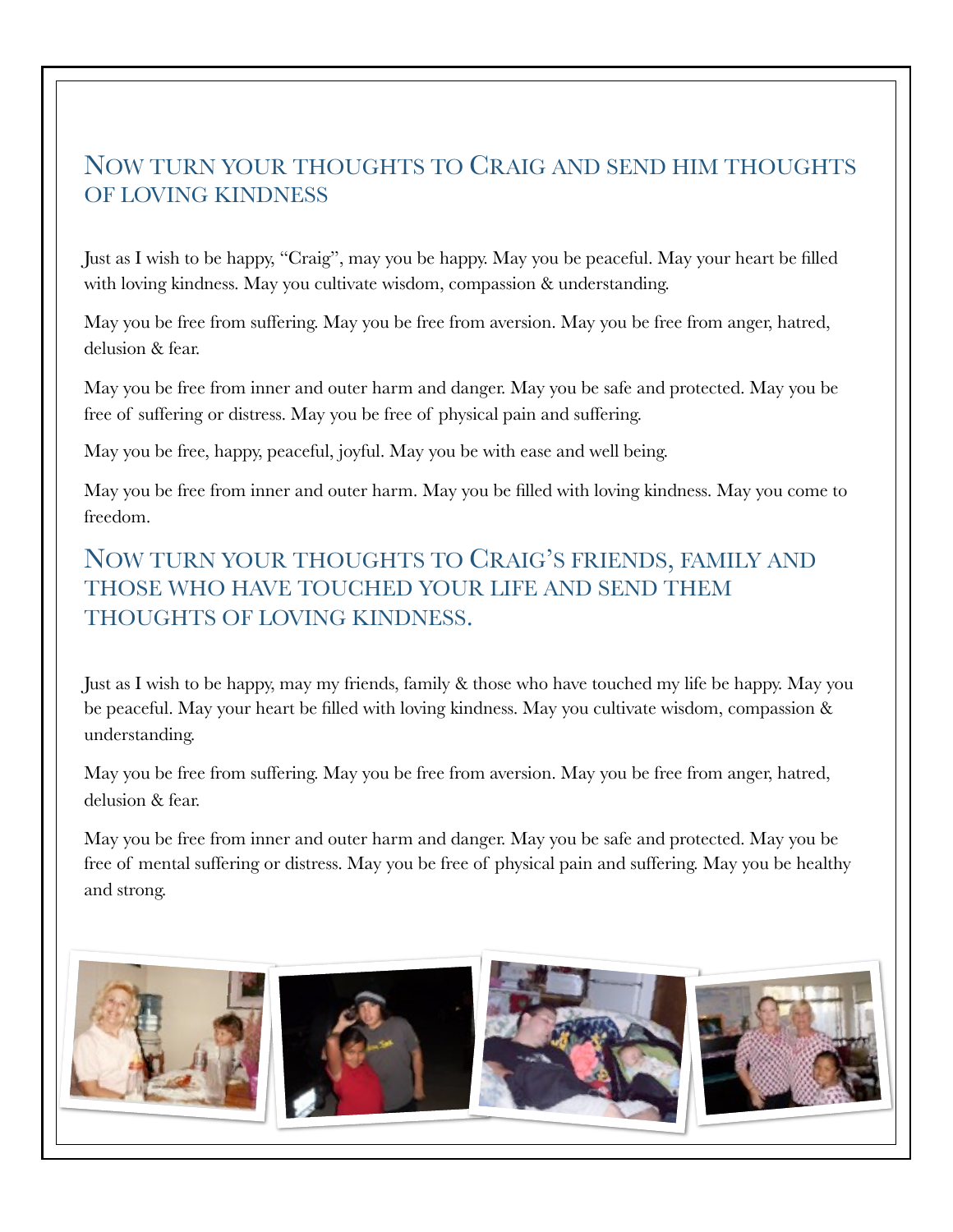May you be able to live in this world happily, peacefully, joyfully, and with grace. May you be prosperous. May you live with ease and well being. May you care for yourself joyfully.

May you be free from inner and outer harm. May you be filled with loving kindness. May you come to freedom in this very life.

NOW TURN YOUR ATTENTION TO YOUR COMMUNITY AND SPREAD THOUGHTS OF LOVING KINDNESS OUTWARD. DIRECTING YOUR THOUGHTS OF LOVING KINDNESS TO ALL PEOPLE EVERYWHERE, PAST, PRESENT & FUTURE.

May you be happy. May you be peaceful. May your heart be filled with loving kindness. May you cultivate wisdom, compassion & understanding.

May I be free from suffering. May I be free from aversion. May I be free from anger, hatred, delusion & fear.

May you be free from inner and outer harm and danger. May you be safe and protected. May you be free of mental suffering or distress. May you be free of physical pain and suffering. May you be healthy and strong.

May you be able to live in this world happily, peacefully, joyfully, and with grace. May you be prosperous. May you live with ease and well being. May you care for yourself joyfully.

May you be free from inner and outer harm. May you be filled with loving kindness. May you come to freedom in this very life.

#### TURN YOUR THOUGHTS OF LOVING KINDNESS TO INCLUDE ALL BE-INGS.

May all beings, all animals, all divas, spirit guides, & guardians everywhere, in all dimensions & in all realms on all planes of existence, known and unknown, seen and unseen, be happy, be peaceful, be free from suffering.

May you be happy. May you be peaceful. May your heart be filled with loving kindness. May you cultivate wisdom, compassion & understanding.

May you be free from suffering. May you be free from aversion. May you be free from anger, hatred, delusion & fear.

May you be free from inner and outer harm and danger. May you be safe and protected. May you be free of mental suffering or distress. May you be free of physical pain and suffering. May you be healthy and strong.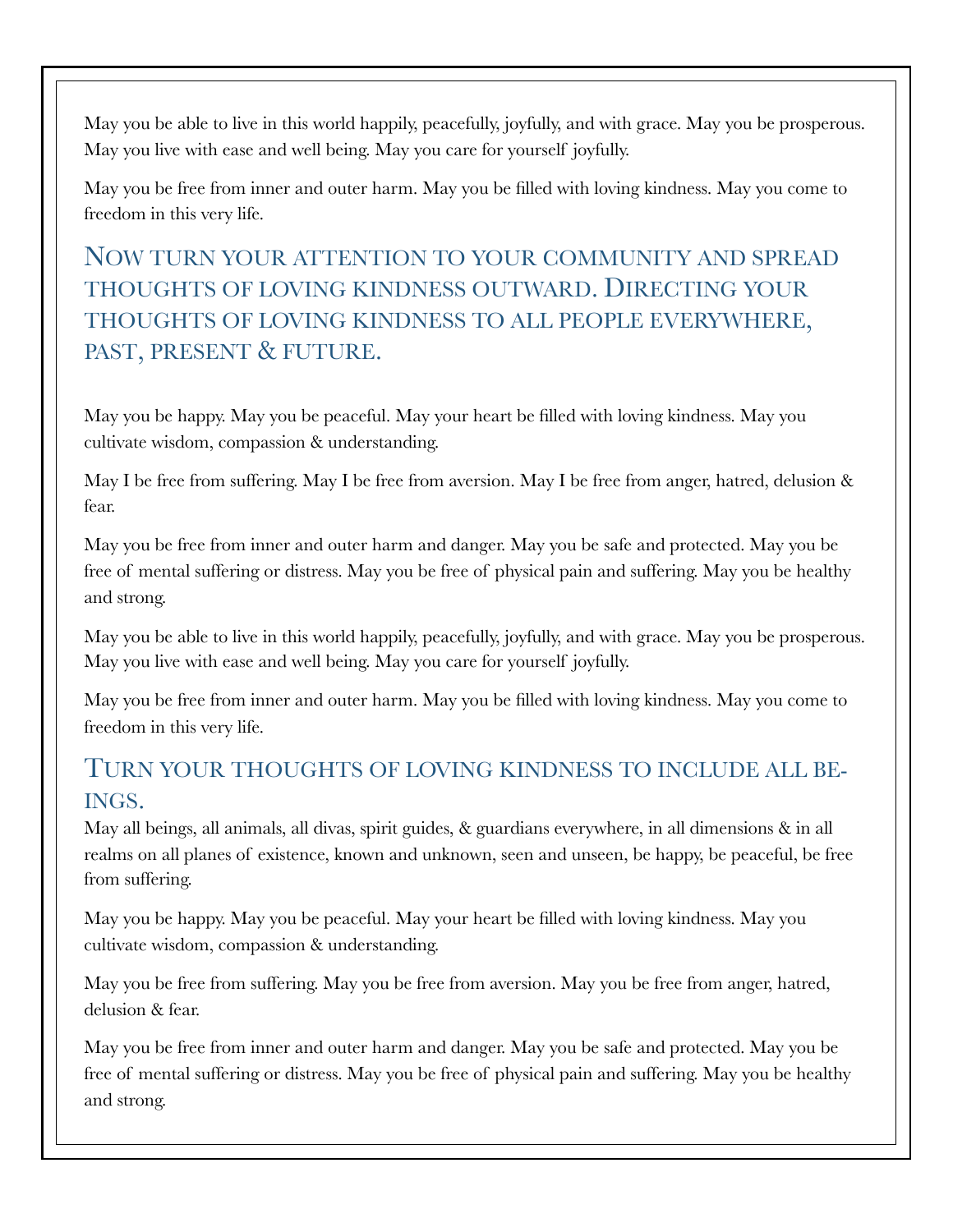May you be able to live in this world happily, peacefully, joyfully, and with grace. May you be prosperous. May you live with ease and well being. May you care for yourself joyfully.

May you be free from inner and outer harm. May you be filled with loving kindness. May you come to freedom in this very life.

#### NOW TURN YOUR THOUGHTS BACK TO CRAIG

Visualize tremendous rays of light emanating from spirit, pouring down all their compassion and blessing to Craig. Visualize this light streaming down onto Craig, purifying him totally and freeing him from any confusion and pain of his death, granting him profound, lasting peace. Visualize then, with all your heart and mind, Craig, dissolves into light and his consciousness, healed now and free of all suffering, soars up to merge into source, and forever, with the wisdom mind of spirit energy.

> "Thus shall you think of all this fleeting world: a star at dawn, a bubble in a stream, a flash of lightning in a summer sky, a flickering light, a phantom, a dream." - from The Diamond Sutra

The remembrances we carry in our hearts & memories. I know Craig as my younger brother, but I do not know Craig as a co-worker other than his co-workers recently celebrated 30 years together. I do not know him on a daily basis, as his family knew him. I would email Craig and share my life stories, art work events and he would send me 2-3 lines of text and perhaps photos of his kids & grandchildren.

*"Sorry I haven't gotten back to you been busy with work, chemo and family.. We had all our kids over last night and did some barbecue on the grill! Sending you some pics from last night, your house looks great!I will give you a call, …"*

**"We are all feeling fine,I really have nothing to say. Have some pictures to send you though!"**

**"Everything is fine!"**

**"Hi nice card, Same to you, have a great Holiday From the McKenzie Family!!!!!!!! XX00XX00"** *"Hi hope you had a great Xmas,we did. Sent you some pics. Love Ya!!!!!!!!!"*